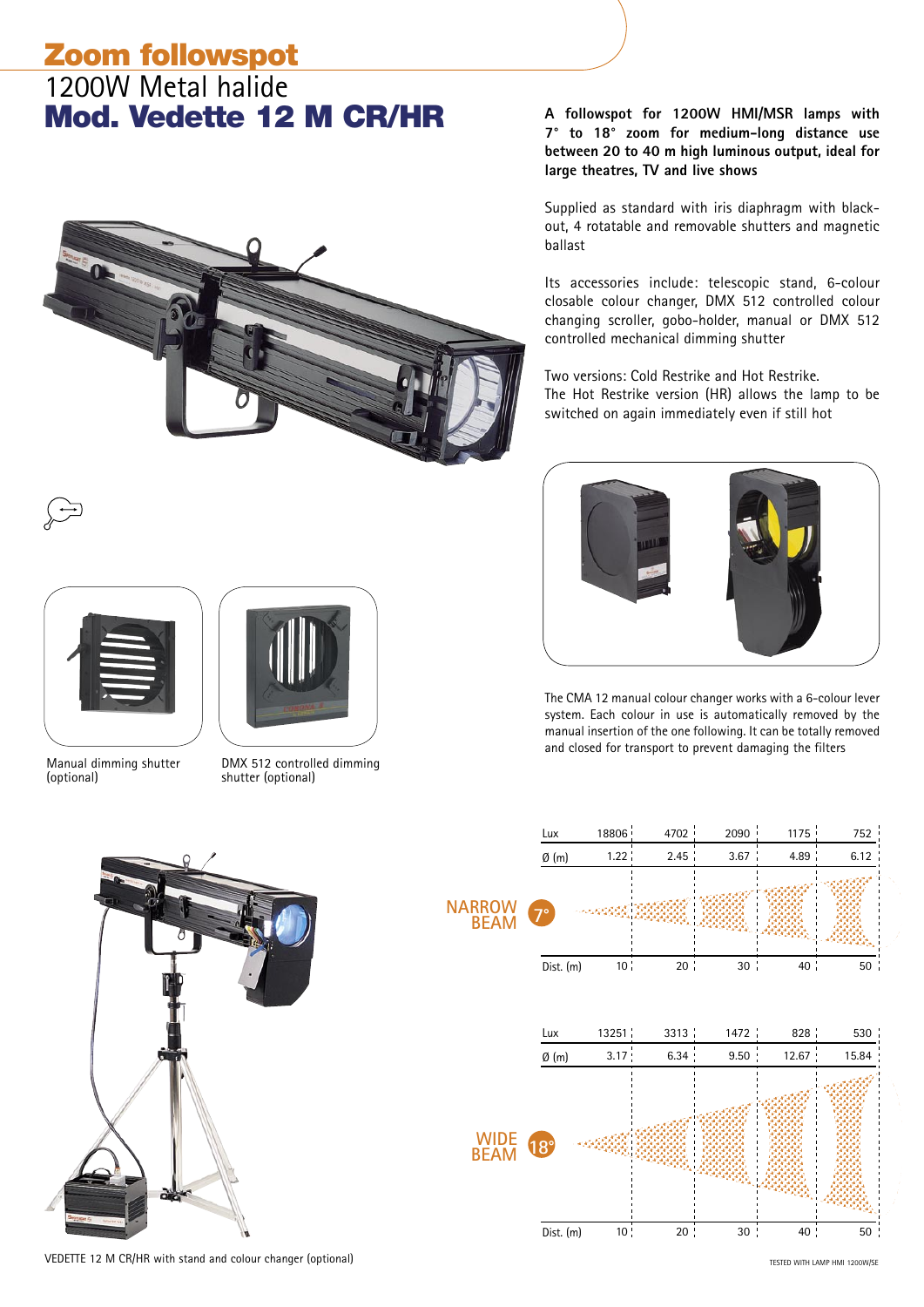## **Technical features** Vedette 12 M CR/HR

#### **Electrical (ballast)**

- Standard 230V, 50/60Hz power supply (others available on request)
- Compact magnetic ballast supplied as standard (flicker-free electronic ballast
- available on request)
- Bipolar thermomagnetic safety switch
- Capacitor for power factor correction
- Lamp-on and Power-on indicators
- 2m power supply cable (plug available on request)

#### **Electrical (lantern)**

- Lamp-holder type G 22 (CR) and G 38 (HR)
- Silent fan
- Strain relief cable clamp entry into light housing
- 2.5 m lantern-to-ballast cable with lockable multi-pole connector

#### **Optical**

- High luminous output
- Independent lens system 7° to 18°
- 4 removable shaping shutters mounted between plates specially treated with anti-abrasive surface
- 18-leaf iris diaphragm with black-out
- Optical tempered glass internal lens; diameter 90mm
- Optical glass external lens; diameter 150mm
- Ellipsoidal reflector in 99.99% polished and treated aluminium



**CR • Net weight Kg 17.3 - Gross weight Kg 23.2 - Box volume m3 0.160 HR • Net weight Kg 18.8 - Gross weight Kg 24.7 - Box volume m3 0.160**

### **Safety**

- Automatic power cut-out by bipolar microswitch on opening the lamp-tray
- Safety thermostat for power cut-out
	- Filter-frame locking system
- Compliance to CE EN 60598-2-17 standards

#### **Mechanical**

- Die-cast extruded aluminium housing
- External black anti-scratch Epoxy Resin paint
- Black optical internal paint to give no light reflection and high-temperature resistance
- Labyrinth ventilation to avoid light spillage

#### **Operational**

- A size gobo holder slots covered by a sliding door to prevent the accessories from falling out and to avoid spill light
- Exclusively designed zoom and focusing system with fast locking levers
- Double sliding door to access lenses for maintenance
- Access to the lamp by top door hinged to the housing
- Yoke with 10mm diameter hole, reversible and sliding into extruded rails to allow installation, focusing and balancing of the accessories
- Accessory top covered by a door
- Heat insulated knobs and handles
	- Adjustable plate system for Peak/Even beam setting
	- Fine adjustment of lamp-to-mirror position
- Optimum working distance 20 to 40m
- Built-in hour counter
- $200$   $1$   $1$   $256$ 204 **Ballast** size mm size mm size mm size mm size mm size mm size mm size mm size mm size mm size mm

#### **Information for ordering accessories and different versions** • Vedette 12 M CR with magnetic ballast, iris diaphragm with black-out (cold restrike) Vedette 12 M CR VD 12 M CR • Vedette 12 M HR with magnetic ballast, iris diaphragm with black-out (hot restrike) VD 12 M HR  **Accessories** • Folding telescopic stand BS<br>• DIN / 10MA spigot adaptor and both control by the set of the set of the set of the set of the set of the set of the set of the set of the set of the set of the set of the set of the set of t • DIN / 10MA spigot adaptor DIN P 1 DIN P 1 DIN P 1 DIN P 1 DIN P 1  $\bullet$  Colour filter frame • Gobo-holder for B size gobos PGB 130 • Manual colour changer (6 colours) CMA 12 • DMX 512 or 0/10V controlled colour changing scroller on request • Manual dimmer DIM 12 PERS • DMX 512 or 0/10V controlled electro-mechanical dimmer on request • Set of wheels with brake for use with stand RF • Ballast holder plate for use with stand SUP BA  **Options** • 100-120V version on request • Flicker-free electronic ballast on request **Code**

| Lamps                           | <b>G22 (COLD RESTRIKE)</b> | <b>G38 (HOT RESTRIKE)</b> |
|---------------------------------|----------------------------|---------------------------|
| Type / Order code               | <b>MSR 1200</b>            | <b>MSR 1200 HR</b>        |
| Power (W)                       | 1200                       | 1200                      |
| Lampholder                      | G22                        | G38                       |
| Light-centre/base distance (mm) | 85                         | 107                       |
| Luminous flux (Lumen)           | 110000                     | 110000                    |
| Life time (hours)               | 800                        | 800                       |
| Colour temperature (°K)         | 5600                       | 5600                      |
|                                 |                            |                           |

**Net weight Kg 14.8 - Gross weight Kg 15.3 - Box volume m3 0.015**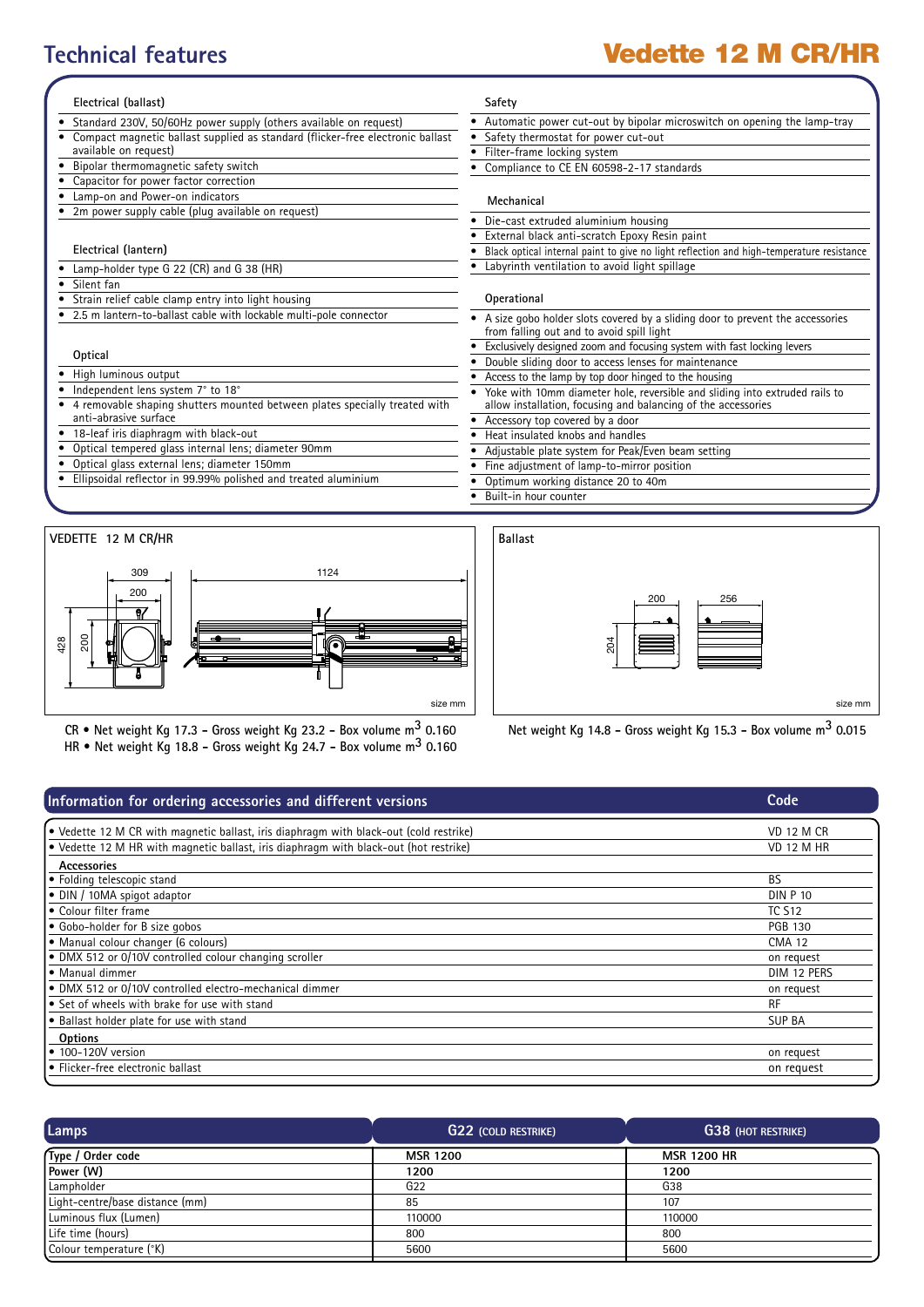## Zoom followspot 2000/2500W halogen Mod. Vedette 25 H



**A followspot for 2000/2500W halogen lamps with 7° to 16° zoom for use between 10 to 25 m** 

Supplied as standard with iris diaphragm with black-out, 4 rotatable and removable shutters

Its accessories include: 6-colour closable colour changer, DMX 512 controlled colour changing scroller, telescopic stand and gobo-holder



The CMA 25 manual colour changer works with a 6-colour lever system. Each colour in use is automatically removed by the manual insertion of the one following. It can be completely removed and closed for transport to prevent damaging the filters



VEDETTE 25 H with stand and colour changer (optional)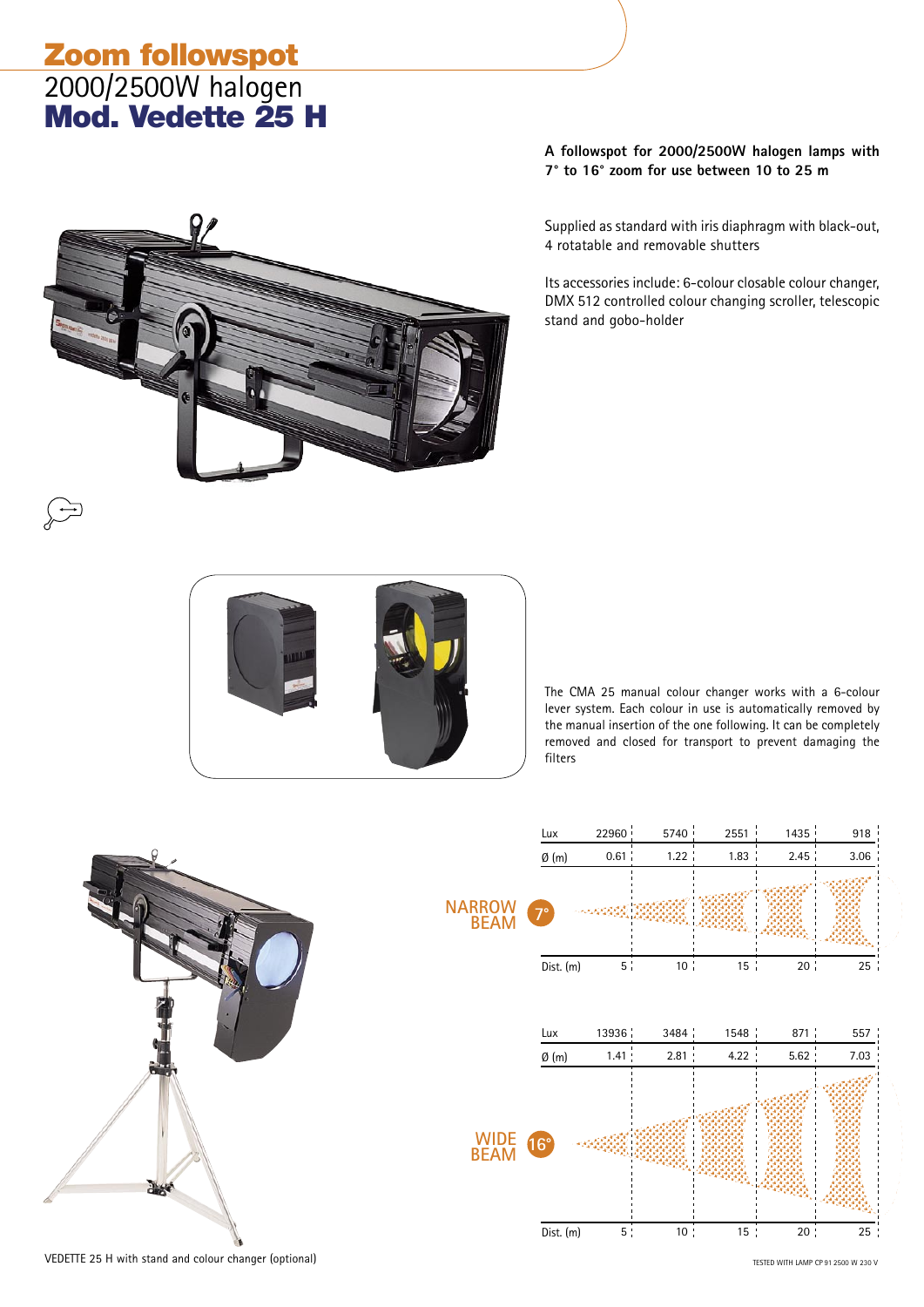## **Technical features Vedette 25 H**

| Electrical                                                                                                                 | Mechanical                                                                                                                                   |
|----------------------------------------------------------------------------------------------------------------------------|----------------------------------------------------------------------------------------------------------------------------------------------|
| • Standard 230V, 50/60Hz power supply (others available on request)                                                        | • Die-cast extruded aluminium housing                                                                                                        |
| • Lamp-holder type G 22 (GY 16 optional)                                                                                   | External black anti-scratch Epoxy Resin paint                                                                                                |
| • 2m power supply cable (plug available on request)<br>• Strain relief cable clamp entry into light housing                | Black optical internal paint to give no light reflection and high-<br>temperature resistance                                                 |
|                                                                                                                            | Labyrinth ventilation to avoid light spillage                                                                                                |
| Optical                                                                                                                    | Operational                                                                                                                                  |
| • Independent lens system 7° to 16°<br>• 4 removable shaping shutters mounted between plates specially                     | A-size or B-size gobo holder slots covered by a sliding door to prevent<br>the accessories from falling out and to avoid spill light         |
| treated with anti-abrasive surface                                                                                         | Exclusively designed zoom and focusing system with fast locking levers                                                                       |
| • 18-leaf iris diaphragm with black-out                                                                                    | Double sliding door to access lenses for maintenance                                                                                         |
| • Ellipsoidal reflector in 99.99% polished and treated aluminium<br>• Optical tempered glass internal lens; diameter 150mm | Lamp-tray hinged to the housing and completely removable for easy<br>maintenance                                                             |
| · Optical glass external lens; diameter 230mm                                                                              | Yoke with 10mm diameter hole, reversible and sliding into extruded<br>rails to allow installation, focusing and balancing of the accessories |
|                                                                                                                            | Accessory top covered by a door                                                                                                              |
| Safety                                                                                                                     | Heat insulated knobs and handles                                                                                                             |
| • Automatic power cut-out by bipolar microswitch on opening the<br>lamp-tray                                               | Lamp-holder mounted onto an easily adjustable plate for lamps ranging<br>from 2000W to 2500W                                                 |
| • Filter-frame locking system                                                                                              | Optimum working distance 10 to 25m                                                                                                           |
| • Compliance to CE EN 60598-2-17 standards                                                                                 |                                                                                                                                              |



**Net weight Kg 26.9 Gross weight Kg 32.2 Box volume m3 0.230**

**Code**

### **Information for ordering accessories and different versions**

| ● Vedette 25 H with iris diaphragm with black-out      | <b>VD 25 H</b>    |
|--------------------------------------------------------|-------------------|
| Accessories                                            |                   |
| • Folding telescopic stand                             | <b>BS</b>         |
| • DIN / 10MA spigot adaptor                            | <b>DIN P 10</b>   |
| l• Colour filter frame                                 | TCS <sub>25</sub> |
| Gobo-holder for A size gobos                           | <b>PGA 185</b>    |
| Gobo-holder for B size gobos                           | <b>PGB 185</b>    |
| Manual colour changer (6 colours)                      | <b>CMA 25</b>     |
| • DMX 512 or 0/10V controlled colour changing scroller | on request        |
| Set of wheels with brake for use with stand            | <b>RF</b>         |
|                                                        |                   |
| Options                                                |                   |
| $\bullet$ 100-120V lamp version                        | on request        |
| <b>•</b> GY 16 lampholder version                      | on request        |

| Lamps                           | Film/TV/Theatre (3200 °K) |                 |                  |                    |
|---------------------------------|---------------------------|-----------------|------------------|--------------------|
| Type / Order code               | <b>CP75</b>               | <b>CP92</b>     | CP <sub>91</sub> | CP43/72 on request |
| Power (W)                       | 2000                      | 2000            | 2500             | 2000               |
| Lampholder                      | G <sub>22</sub>           | G <sub>22</sub> | G <sub>22</sub>  | GY16               |
| Light-centre/base distance (mm) | 75                        | 90              | 90               | 70                 |
| Luminous flux (Lumen)           | 50000                     | 50000           | 65000            | 50000              |
| Life time (hours)               | 480                       | 400             | 450              | 480                |
| Colour temperature (°K)         | 3200                      | 3200            | 3200             | 3200               |
| Supply voltage (V)              | 230                       | 230             | 230              | 230                |
| Nominal current (Amp.)          | 8.6                       | 8.6             | 10.8             | 8.6                |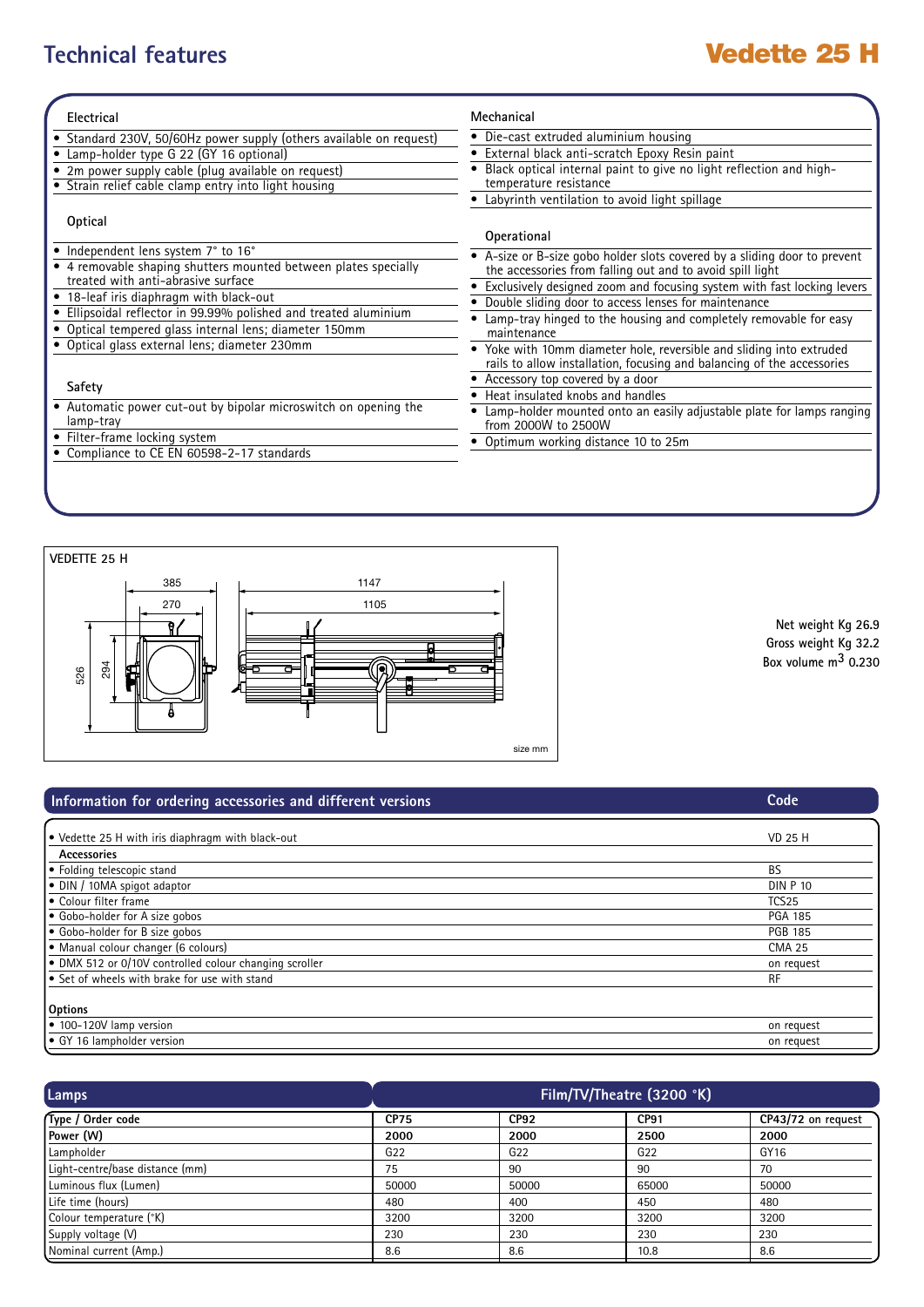### Zoom followspot 2500W Metal halide Mod. Vedette 25 M HR



### **A followspot for 2500W HMI/MSR lamps with 5° to 13° zoom for long distance use between 30 to 100 m**

A highly concentrated light beam of high intensity (more than 4.000.000 candela) designed for large opera houses, musical venues, large arenas and stadiums

Supplied as standard with iris diaphragm with blackout, 2 pairs of shutters with parallel rotation system for parallax factor correction and magnetic ballast

The set is assembled in one removable box for fast and easy maintenance; the control levers are positioned together for one-hand operation

Its accessories include: telescopic stand, 6-colour closable colour changer, DMX 512 controlled colour changing scroller, gobo-holder, manual or DMX 512 controlled mechanical dimming shutter

Hot Restrike version supplied as standard



Manual dimming shutter (optional)



DMX 512 controlled dimming shutter (optional)



Removable set for fast maintenance



The CMA 25 manual colour changer works with a 6-colour lever system. Each colour in use is automatically removed by the manual insertion of the one following. It can be completely removed and closed for transport to prevent damaging the filters



**5°** Lux 100126 2010 2533 2010 10125 2010 2533 2033 2040 5 1.75 3.50 5.25 7.0 8.75 20 40 60 80 100  $Ø(m)$ Dist. (m) **NARROW BEAM 13°** Lux 4475 1119 497 280 180 4.56 9.11 13.66 18.22 22.77 20 50 50 60 60 80 80 80 80 80 80 80 Ø (m) Dist. (m) **WIDE BEAM**

VEDETTE 25 M HR with stand and colour changer (optional)

TESTED WITH LAMP MSR 2500W/HR